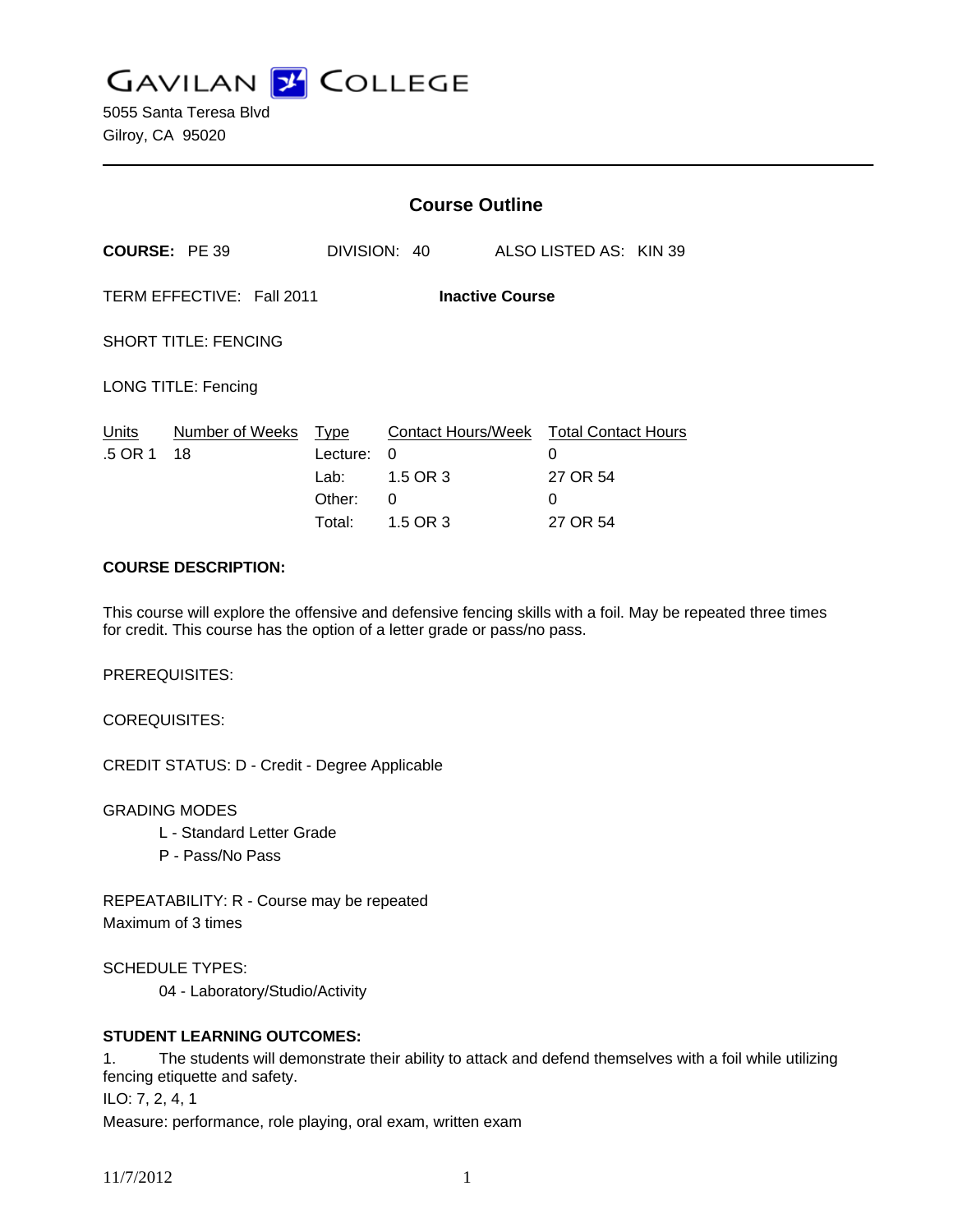2. The students will demonstrate a sense of balance and timing as it relates to the sport of fencing.

ILO: 7, 6, 4, 2

Measure: demonstration

## **CONTENT, STUDENT PERFORMANCE OBJECTIVES, OUT-OF-CLASS ASSIGNMENTS**

Inactive Course: 11/08/2010

This course is now listed as Kinesiology 39, effective Fall 2011.

Curriculum Approval Date: 02/11/2008

#### 3 - 6 Hours

Course introduction. The history, rules, safety and equipment for fencing will be presented. Warm-up exercises specific to fencing will be provided. Presentation on the first and second position salute, on guard position, and footwork for advancing and retreating.

SPO: The student will discuss and practice the safety aspects of fencing. The first and second position salute and on guard position will be demonstrated.

#### 4.5 -9 Hours

Introduction of the lunge and recovery; engagement - four, six, seven, eight; fingering; and attacks - straight thrust, disengage, and coupe. Line drills and partnership training can be used to practice the lunge and recovery.

SPO: The student will demonstrate the lunge and recovery and their ability to attack. They will explain 'engagement'.

#### 6 - 12 Hours

Presentations on parries - direct, semicircular, circular; the reposte - immediate, delayed, counter; change of engagement; and double change. Partnership and line drills can be utilized to practice these skills.

SPO: The student will demonstrate parries. They will demonstrate more then one method of defense. They will discuss what 'change of engagement' means.

#### 9 - 18 Hours

The following skills will be presented: beat; press; glide; derobement; compound attacks; the "right of way"; advanced footwork - ballestra and fleche; attacks to the blade - bind, croise, froisse, envelopment; variations of the attack; change of tempo; false attack; counter attacks; the stop thrust; the time thrust; the remise; the "in quartata"; the "knee-drop" and "passata-sotto". Line drills, partnership drills and free fencing can be utilized to practice these skills.

SPO: The student will demonstrate compound attacks using the correct footwork. They will describe and present a variety of counter attacks.

## 3 - 6 Hours

The opportunity to free fence will be provided. A class tournament and/or competition against outside individuals/groups could be provided.

SPO: The students will demonstrate their ability to perform a variety of fencing skills.

2 Hours Final.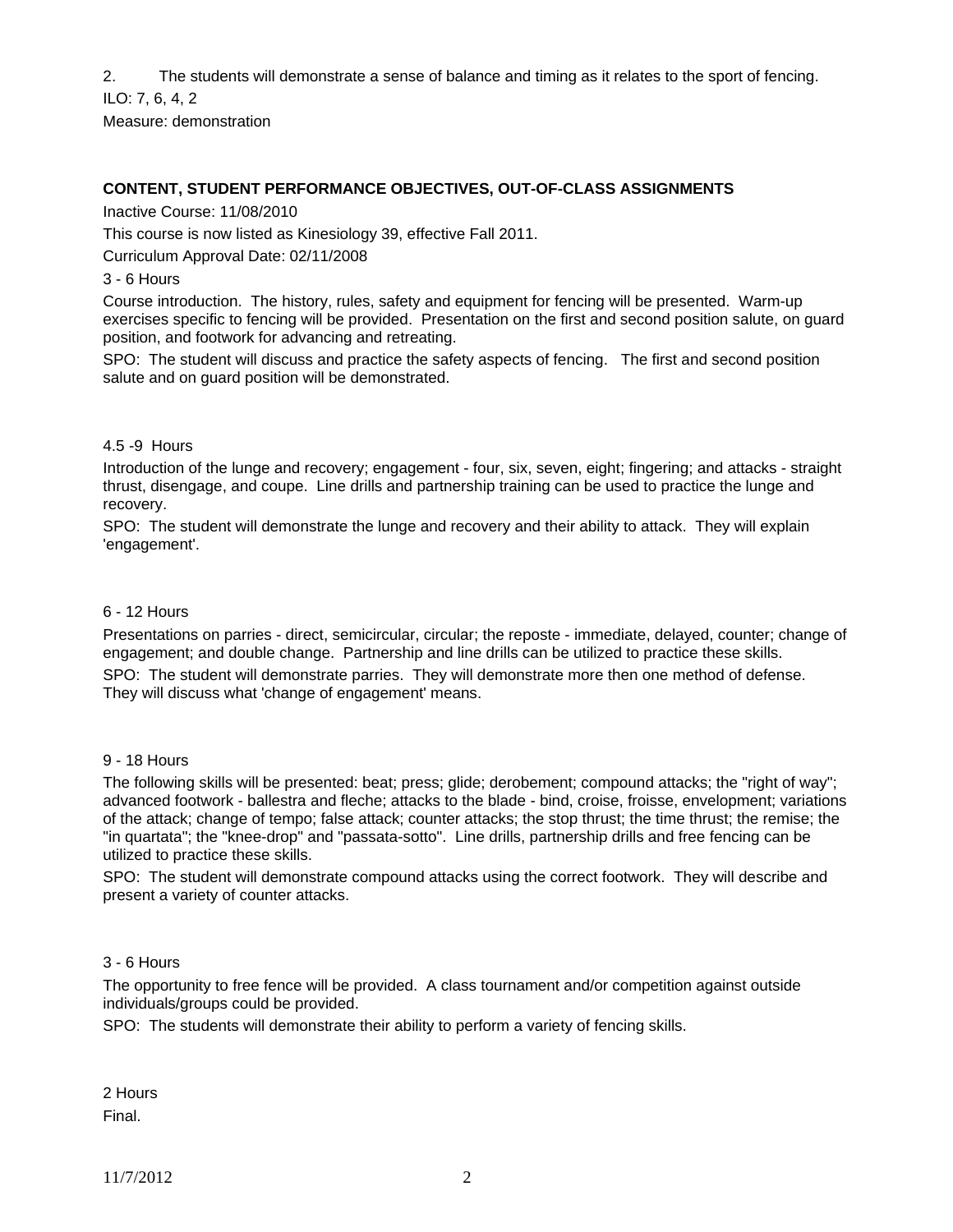Note:

This is a skill building class. Students who repeat the class will have the opportunity to improve and/or strengthen their skill development.

#### **METHODS OF INSTRUCTION:**

Demonstration, lecture, small group participation

## **METHODS OF EVALUATION:**

This is a degree-applicable course, but substantial writing assignments are NOT appropriate, because the course primarily: Involves skill demonstrations or problem solving The problem-solving assignments required: None The types of skill demonstrations required: Performance exams The types of objective examinations used in the course: Multiple choice True/false Matching items **Completion** Other category: Requires student participation. The basis for assigning students grades in the course: Writing assignments: 0% - 0% Problem-solving demonstrations: 0% - 0% Skill demonstrations: 40% - 60% Objective examinations: 10% - 30% Other methods of evaluation: 20% - 30%

## **REPRESENTATIVE TEXTBOOKS:**

No textbook required.

## **ARTICULATION and CERTIFICATE INFORMATION**

 Associate Degree: GAV E1, effective 200850 CSU GE: CSU E1, effective 200850 IGETC: CSU TRANSFER: Transferable CSU, effective 200850 UC TRANSFER: Transferable UC, effective 200850

# **SUPPLEMENTAL DATA:**

Basic Skills: N Classification: A